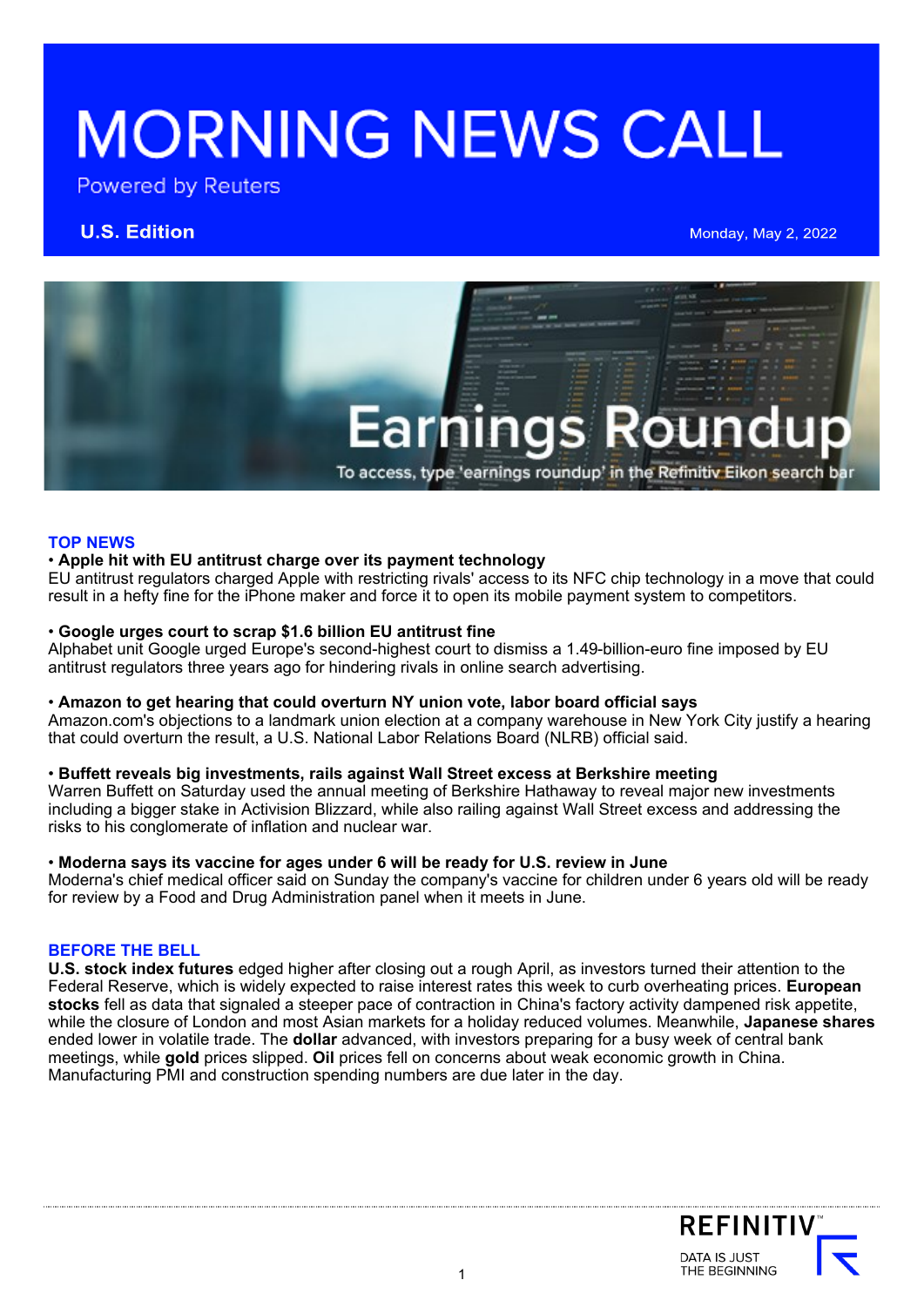#### **STOCKS TO WATCH**

#### *Results*

• **Enterprise Products Partners LP**: The company's crude pipeline volumes rose by 16% in the first quarter, the U.S. energy pipeline operator said, as demand recovered. Crude oil pipeline transportation volume rose to 2.2 million barrels per day (bpd), in the quarter ended March 31, from 1.9 million bpd a year earlier. Total revenue rose 42% to \$13 billion, beating analysts' average estimate of \$10.39 billion. Excluding one-time items, profit of 59 cents per share also beat expectations of 53 cents per share.

#### *Moves*

• **Walt Disney Co**: The company's head of corporate affairs, Geoff Morrell, is leaving the company three months after joining from oil and energy company BP Plc, according to an email on Friday from Chief Executive Officer Bob Chapek. Morrell's brief tenure has been marked by controversy over the company's response to Florida's law barring classroom instruction of sexual orientation and gender identity for some younger students. "It has become clear to me that for a number of reasons it is not the right fit," Morrell wrote in a separate email to his staff. "I have decided to leave the company to pursue other opportunities." Kristina Schake will lead the company's communications efforts, Chapek said in the email. Her 30-plus years of experience include heading up President Joe Biden's vaccine education program, as well as communications for Instagram and work in the Obama administration. Government relations and global public policy will be led by Disney's general counsel, Horacio Gutierrez.

### *Deals Of The Day*

• **XP Inc**: Brazilian lender **Itau Unibanco** said on Friday it has acquired an 11.36% stake in the brokerage firm for around 8 billion reais. The deal does not change XP's governance and should not have a relevant effect on the 2022 results, said the lender in a securities filing. In November, Itau received approval from Brazil's central bank to buy the stake.

# *In Other News*

 unit in the latest reported quarter and led the company to lower its sales growth view for the full-year. The FDA • **Abbott Laboratories**: The company said on Friday it would release limited quantities of nutrition products that had been put on hold following a recall of some powdered infant formulas from its Michigan facility. The company had in February recalled some baby formulas, including certain Similac products, made at its plant in Sturgis after complaints about bacterial infections in infants who consumed the products That weighed on sales at its nutrition said on Friday the company had conducted standard product testing and committed to completing further testing of the product batches prior to release. However, as enhanced testing would take more time, the health agency has allowed for the products to be released for individuals needing urgent, life-sustaining supplies. The nutrition formulas Abbott is releasing include Calcilo XD, Cyclinex®-1 and 2 and ProViMin, as well as Similac PM 60/40. The product lots being released were not included in the recall, Abbott said.

• **Alphabet Inc**: Google urged Europe's second-highest court to dismiss a 1.49-billion-euro fine imposed by EU antitrust regulators three years ago for hindering rivals in online search advertising. The case is one of three that has resulted in a total of 8.25 billion euros in European Union antitrust fines on the world's most popular internet search engine. The European Commission in its 2019 decision said Google had abused its dominance to stop websites using brokers other than its AdSense platform which provided search adverts. The Commission said the illegal practices occurred from 2006 to 2016. Google subsequently challenged the EU finding in the Luxembourgbased General Court. The company will set out its case during a three-day hearing starting on Monday. The EU competition enforcer's assessment of Google's dominance and the Commission's decision that search ads and non-search ads do not compete were wrong, Google said in a court document.

• **[Amazon.com](https://Amazon.com) Inc**: The e-commerce company's objections to a landmark union election at a company warehouse in New York City justify a hearing that could overturn the result, a U.S. National Labor Relations Board (NLRB) official said. The online retailer has accused the NLRB's Brooklyn office of appearing to support the union drive and alleged that labor organizers intimidated workers to vote in their favor, claims the union has dismissed. Citing the Brooklyn office's conduct, Amazon last month secured the case's transfer to the NLRB's Phoenix-based region. That office's director, Cornele Overstreet, said the evidence behind Amazon's claims "could be grounds for overturning the election," according to a filing on Friday. Some 55% of employees who voted from Amazon's JFK8 warehouse in the borough of Staten Island opted to join the Amazon Labor Union (ALU), which has argued for higher pay and job security. Turnout was about 58%.

• **Apple Inc**: EU antitrust regulators charged the company with restricting rivals' access to its NFC chip technology in a move that could result in a hefty fine for the iPhone maker and force it to open its mobile payment system to competitors. The European Commission said it had sent a charge sheet known as a statement of objections to

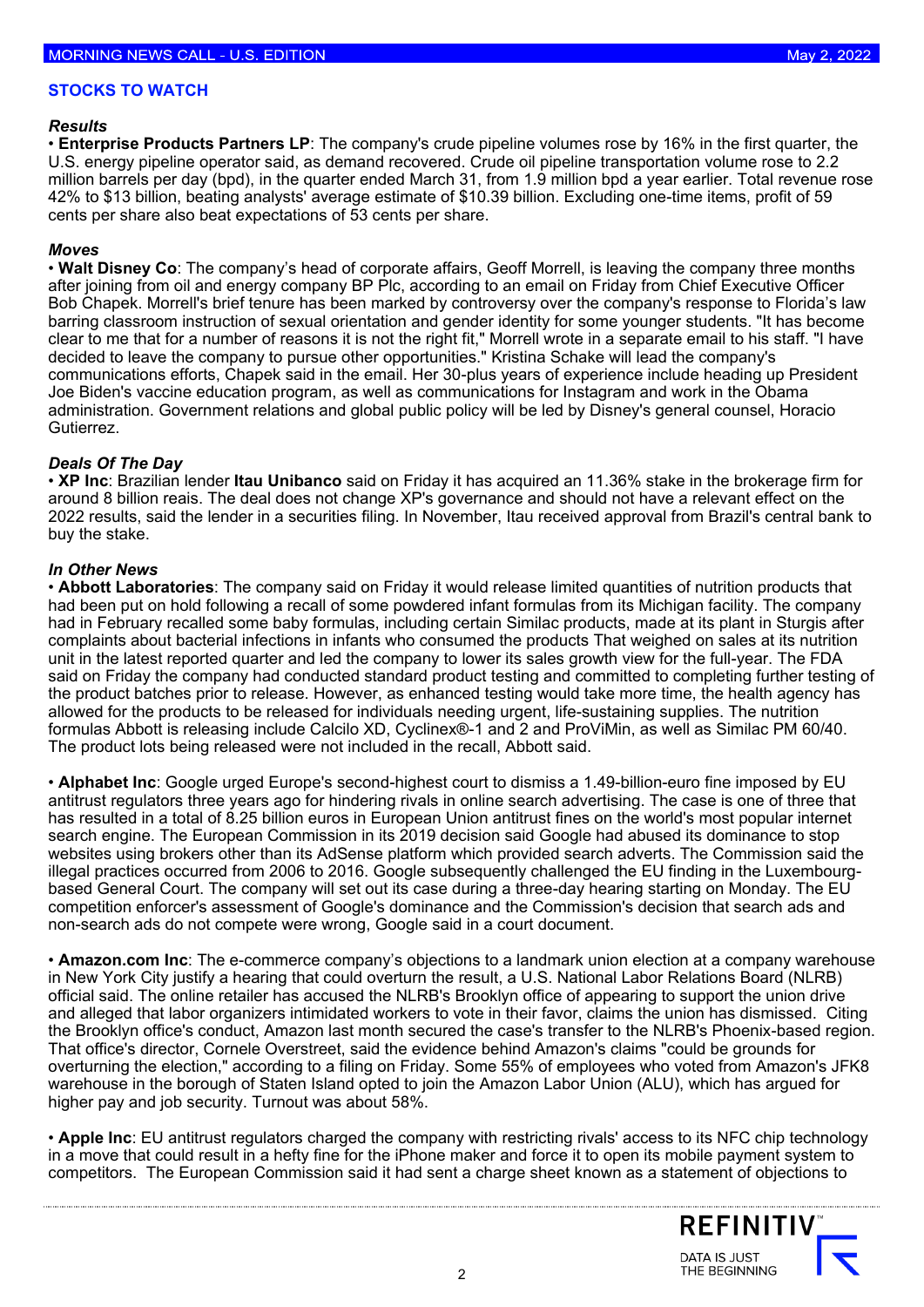Apple, detailing how the company had abused its dominant position in markets for mobile wallets on iOS devices. "We have indications that Apple restricted third-party access to key technology necessary to develop rival mobile wallet solutions on Apple's devices," EU antitrust chief Margrethe Vestager said in a statement. "In our statement of objections, we preliminarily found that Apple may have restricted competition, to the benefit of its own solution Apple Pay," she said. Apple said it would continue to engage with the Commission.

• **Berkshire Hathaway Inc**: The holding company's shareholders on Saturday rejected proposals to have an independent chair replace Warren Buffett, and require his company to disclose more about its climate-related risks and efforts to improve diversity. Shareholders supported letting Buffett keep both the chairman and chief executive roles by a nearly 6-to-1 margin, Berkshire said at its annual meeting in Omaha, Nebraska. The National Legal and Policy Center, a Berkshire shareholder, had said it was poor corporate governance for the legendary investor to retain both roles. Its proposal gained greater attention when Calpers, which invested \$460 billion on April 28 and is the largest U.S. public pension fund, expressed support, as it has at other companies. Berkshire's board, however, said Buffett should keep both roles. Warren Buffett also used the annual meeting to reveal major new investments including a bigger stake in Activision Blizzard Inc and Chevron Corp , while also railing against Wall Street excess and addressing the risks to his conglomerate of inflation and nuclear war. Berkshire also said first-quarter operating profit was little changed at \$7.04 billion, as many of its dozens of businesses withstood supply chain disruptions caused by COVID-19 variants, the Ukraine invasion and rising costs from inflation.

• **Credit Suisse Group AG**: A group of people and entities have filed a class action lawsuit against the Swiss bank alleging it misled investors over business dealings related to Russian oligarchs, law firm Pomerantz LLP said. The lawsuit, filed in a New York district court, is on behalf of people and entities who acquired Credit Suisse securities between March 19, 2021 and March 25, 2022, Pomerantz said in a statement issued late on Friday. "The complaint alleges that, throughout the class period, defendants made materially false and misleading statements regarding the company's business, operations, and compliance policies," Pomerantz said in the statement. The law firm alleged disclosure shortcomings around a securitisation deal. It cited in its statement a Financial Times story from February in which the newspaper reported that Credit Suisse had securitised a portfolio of loans linked to its wealthiest customers' yachts and private jets, in an unusual use of derivatives to offload the risks associated with lending to ultra-rich oligarchs and entrepreneurs.

• **Intel Corp**: International semiconductor consortium ISMC will invest \$3 billion in India's southern Karnataka state to set up a chip-making plant, the state government said on Sunday. ISMC is a joint venture between Abu Dhabibased Next Orbit Ventures and Israel's Tower Semiconductor. U.S. chip giant Intel Corp has announced plans to acquire Tower. India's first semiconductor fabrication unit is expected to generate more than 1,500 direct jobs and 10,000 indirect jobs, the state's investment promotion division said in a tweet.

• **Robinhood Markets Inc**: Berkshire Hathaway's vice-chairman Charles Munger said on Saturday that retail broker, which is trading near a record low, was getting its comeuppance. After a peak in 2020 in trading volumes, Robinhood posted a 43% fall in first-quarter revenue earlier this month as transaction volumes declined across asset classes amid poor performance of shares. The company said it was laying off 9% of its full-time workforce. The firm was at the center of the retail trading frenzy when investors used the platform last year to pump money into shares of so-called meme stocks, including GameStop and AMC Entertainment.

• **MGM Resorts International**: The company offered to acquire Swedish online gaming company LeoVegas AB for about \$607 million, paving the way for the U.S. casino operator to expand its presence in Europe. MGM floated a recommended public tender offer for 61 crowns in cash per share, which represents a 44.2% premium to LeoVegas' last closing price of 42.32 crowns. MGM has been looking to capitalise on the sports-betting arena through its joint venture BetMGM, which forecast earlier this year more than \$1.3 billion in revenue for 2022, as the coronavirus pandemic fuelled demand for online gaming. The acceptance period of the offer will begin during June and expire on or around August 2022.

• **Moderna Inc**: The drugmaker's chief medical officer said on Sunday the company's vaccine for children under 6 years old will be ready for review by a Food and Drug Administration panel when it meets in June. Moderna sought emergency use authorization from the FDA on Thursday. An advisory panel of experts to the U.S. drug regulator will meet in June to review the request. "I think the FDA now have all of the core fundamental data they need to be able to begin an application review. So yes, we're very confident," Dr. Paul Burton, the company's chief medical officer, said in an interview with CBS' "Face the Nation." Moderna's vaccine could be the first to win U.S. approval for children under the age of 5.

• **Natera Inc**: Law firm Kessler Topaz Meltzer & Check LLP on Sunday said it had filed a securities class action lawsuit against the pharmaceutical company on behalf of shareholders, according to a statement. The law firm said the main justification for the lawsuit filed in the U.S. district court of the Western district of Texas was that

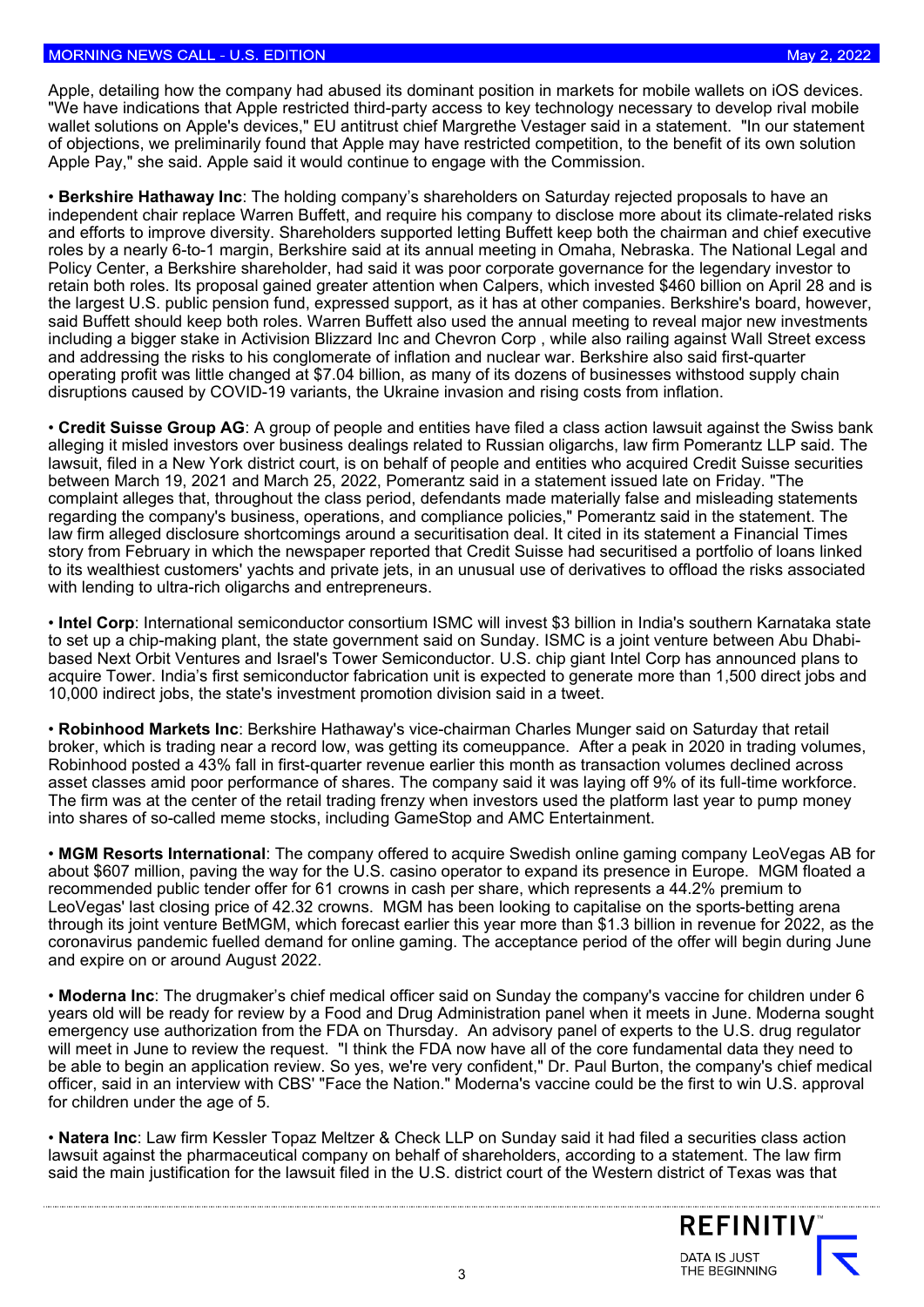Natera, which specializes in genetic testing and diagnostics, provided information about the efficacy of its tests that have not proved accurate. "Natera said that its tests are much more reliable than it appears they really are," Kessler Topaz said in the statement.

 million. • **Netflix Inc**: The streaming platform said on Sunday it had decided to stop work on Meghan Markle's family series "Pearl" as it reviewed animated content. Dropping several projects, including Markle's, was part of strategic decisions on production of animated series, the company said in a statement, without providing further details on its decision. Archewell Productions, the company formed by Markle and her husband, Prince Harry, said last year that she would be an executive producer of "Pearl". The series was to be centered on the adventures of a 12-yearold girl who is inspired by influential women from history. Netflix also decided not to move forward with the two animated children's series "Dino Daycare" and "Boons and Curses." The decision to cancel these shows comes after Netflix reported a loss of 200,000 subscribers in the first quarter, falling well short of its forecast of adding 2.5

• **Pfizer Inc**: Poland has no "coherent rationale" to invoke force majeure in an existing contract in order to stop paying for more COVID-19 vaccines from the drugmaker, a European Commission official told Reuters. Separately, Pfizer on Friday said a large trial found that its COVID-19 oral antiviral treatment Paxlovid was not effective at preventing coronavirus infection in people living with someone infected with the virus. The trial enrolled 3,000 adults who were household contacts exposed to an individual who was experiencing symptoms and had recently tested positive for COVID-19. They were either given Paxlovid for five or 10 days or a placebo. Those who took the five-day course were found to be 32% less likely to become infected than the placebo group. That rose to 37% with 10 days of Paxlovid. However, the results were not statistically significant and thus possibly due to chance. The drugmaker said Paxlovid, which consists of two different antiviral drugs, is currently approved or authorized for conditional or emergency use in more than 60 countries across the globe to treat high-risk COVID-19 patients. Separately, Pfizer Inc also expects to have its vaccine data for children under 6 ready by the June review.

• **Qualcomm Inc**: Volkswagen has set up a years-long partnership with US chip to develop automated driving technology, with the contract set to run until 2031, the German daily Handelsblatt reported. The car giant will use Qualcomm's system-on-a-chip (SoC), developed specifically for automated driving, across all brands worldwide starting in 2026, the newspaper said citing company sources. Volkswagen CEO Herbert Diess travelled to Qualcomm's headquarters in San Diego in mid-April, where they agreed to the conditions of the deal, which sources say will cost VW around 1 billion euros, according to Handelsblatt.

#### **INSIGHT**

### **[Berkshire shareholders look beyond Warren Buffett, Charlie Munger](https://www.reuters.com/business/berkshire-shareholders-look-beyond-warren-buffett-charlie-munger-2022-05-02/)**

Berkshire Hathaway shareholders face a question that Warren Buffett sought to tackle at the company's annual meeting: How will Berkshire fare when he's no longer around?

### **ANALYSTS' RECOMMENDATION**

• **Bristol-Myers Squibb Co**: Truist Securities raises target price to \$81 from \$76, saying, with the approval of mavacamten, the company is well-positioned to leverage its leadership in cardiovascular in launching the product.

• **Chevron Corp**: Credit Suisse raises target price to \$190 from \$180, to account for higher commodity prices and stronger refining earnings.

• **Colgate-Palmolive Co**: RBC cuts target price to \$82 from \$84, factoring significantly higher commodity and logistic costs, as well as transactional FX headwinds.

• **Charter Communications Inc**: Cowen and Company cuts target price to \$749 from \$760, after the company posted slight downside Q1 results with weak Broadband adds.

• **Exxon Mobil Corp**: JPMorgan raises target price to \$107 from \$100, after the company signaled confidence in its cash generation capability.

# **ECONOMIC EVENTS (All timings in U.S. Eastern Time)**

**S&P Global Manufacturing PMI final** for April: Prior 59.7 1000 (approx.) **Construction spending mm** for March: Expected 0.7%; Prior 0.5% **ISM Manufacturing PMI** for April: Expected 57.6; Prior 57.1 **ISM Manufacturing Prices Paid** for April: Expected 87.5; Prior 87.1

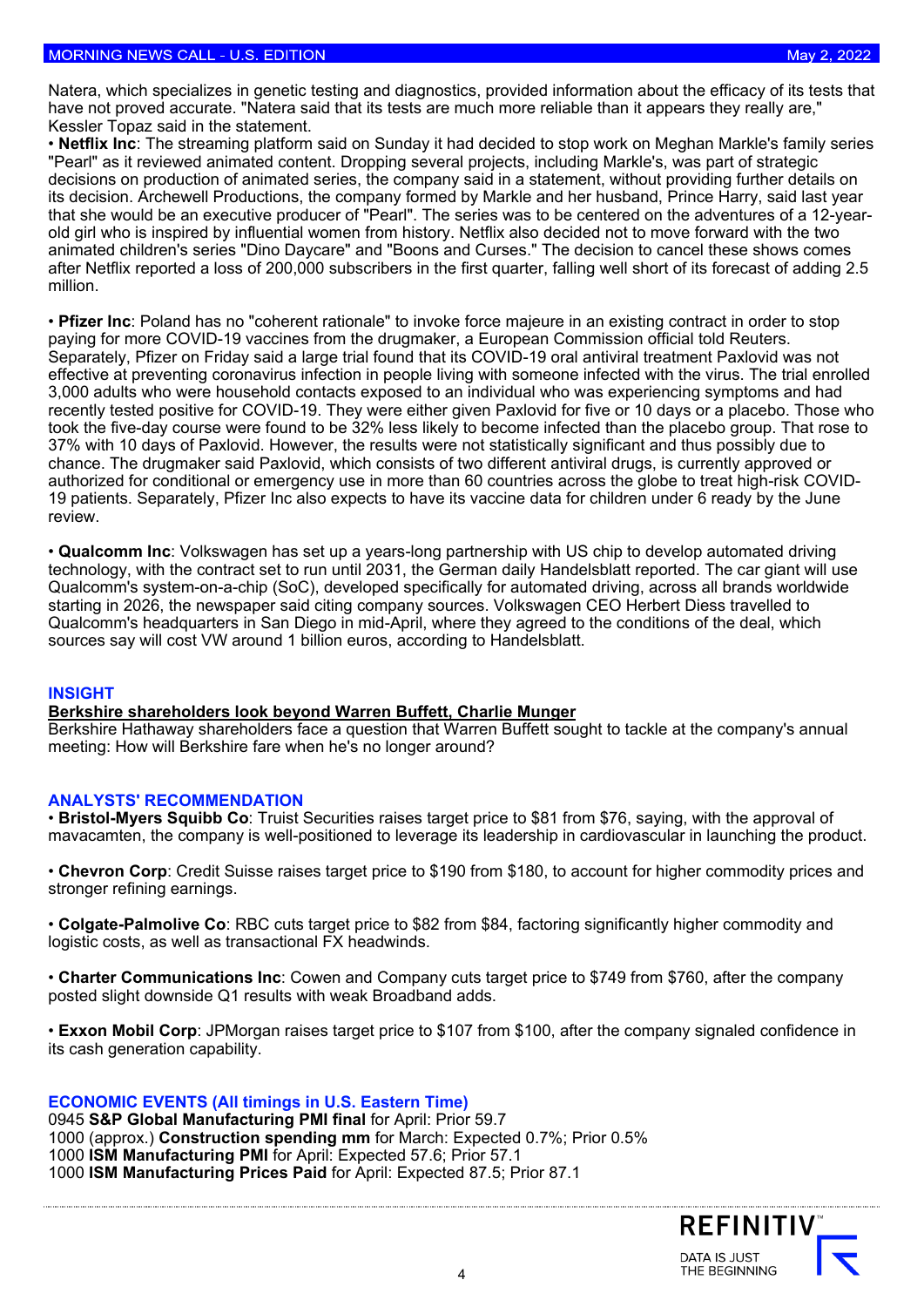1000 **ISM Manufacturing Employment Index** for April: Prior 56.3 1000 **ISM Manufacturing New Orders Index** for April: Prior 53.8

### **COMPANIES REPORTING RESULTS**

**Arista Networks Inc**: Expected Q1 earnings of 81 cents per share **Boston Properties Inc**: Expected Q1 earnings of 67 cents per share **Clorox Co**: Expected Q3 earnings of 97 cents per share **Coterra Energy Inc**: Expected Q1 earnings of 83 cents per share **Devon Energy Corp**: Expected Q1 earnings of \$1.75 cents per share **Diamondback Energy Inc**: Expected Q1 earnings of \$4.51 cents per share **Expedia Group Inc**: Expected Q1 loss of 62 cents per share **FMC Corp:** Expected Q1 earnings of \$1.71 cents per share **Global Payments Inc**: Expected Q1 earnings of \$2.04 cents per share **MGM Resorts International**: Expected Q1 loss of 7 cents per share **Monolithic Power Systems Inc**: Expected Q1 earnings of \$2.26 cents per share **Moody's Corp**: Expected Q1 earnings of \$2.90 cents per share **Mosaic Co**: Expected Q1 earnings of \$2.40 cents per share **NXP Semiconductors NV**: Expected Q1 earnings of \$3.17 cents per share **Progressive Corp**: Expected Q1 earnings of \$1.15 cents per share **Solaredge Technologies Inc**: Expected Q1 earnings of \$1.27 cents per share **Vornado Realty Trust**: Expected Q1 earnings of 08 cents per share **WEC Energy Group Inc**: Expected Q1 earnings of \$1.67 cents per share **Williams Companies Inc**: Expected Q1 earnings of 35 cents per share

# **CORPORATE EVENTS (All timings in U.S. Eastern Time)**

**Global Payments Inc**: Q1 earnings conference call **Affiliated Managers Group Inc**: Q1 earnings conference call **CNA Financial Corp**: Q1 earnings conference call **ON Semiconductor Corp**: Q1 earnings conference call **Aflac Inc**: Annual Shareholders Meeting **Enterprise Products Partners LP**: Q1 earnings conference call **Loews Corp**: Q1 earnings conference call **Saia Inc**: Q1 earnings conference call **TopBuild Corp**: Annual Shareholders Meeting **Eli Lilly and Co**: Annual Shareholders Meeting **Park Hotels & Resorts Inc**: Q1 earnings conference call **Moody's Corp**: Q1 earnings conference call **NCR Corp**: Annual Shareholders Meeting **Paycom Software Inc**: Annual Shareholders Meeting **STAG Industrial Inc**: Annual Shareholders Meeting **Planet Fitness Inc**: Annual Shareholders Meeting **WEC Energy Group Inc**: Q1 earnings conference call **Clorox Co**: Q3 earnings conference call **Arista Networks Inc**: Q1 earnings conference call **Expedia Group Inc**: Q1 earnings conference call **Varonis Systems Inc**: Q1 earnings conference call **Woodward Inc**: Q2 earnings conference call **ZoomInfo Technologies Inc**: Q1 earnings conference call **Amkor Technology Inc**: Q1 earnings conference call **Carvana Co**: Annual Shareholders Meeting **Clorox Co**: Q3 earnings conference call **Credit Acceptance Corp**: Q1 earnings conference call **MGM Resorts International**: Q1 earnings conference call

1700 **Monolithic Power Systems Inc**: Q1 earnings conference call

### **EX-DIVIDENDS**

**Citizens Financial Group Inc**: Amount \$0.39 **Idacorp Inc**: Amount \$0.75

*(All analysts' estimates are according to I/B/E/S Refinitiv data)*